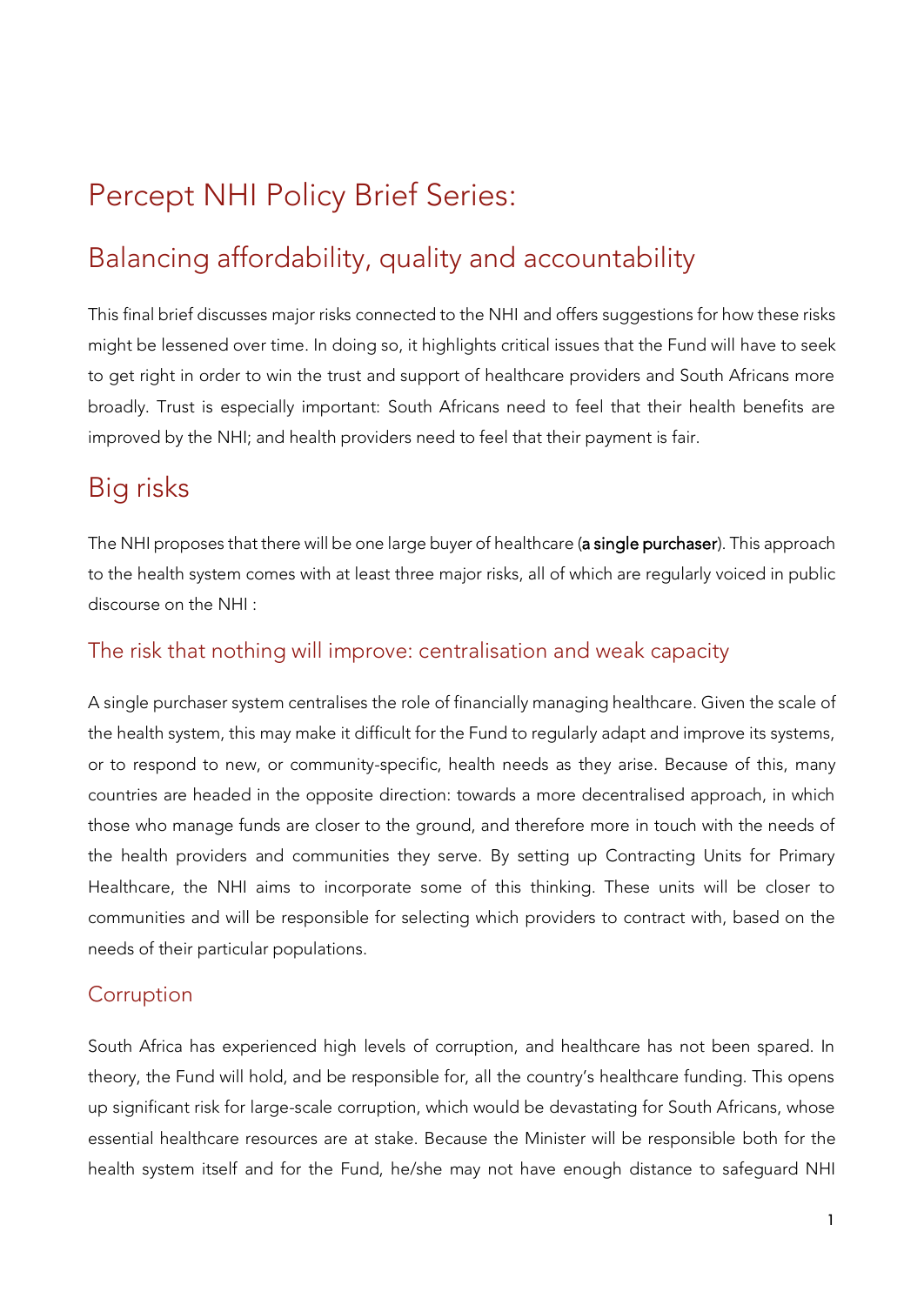finances – ministerial appointments amplify this risk. A clear separation of powers between the Minister and the accounting officer will need to be enforced in order to help prevent corruption.

#### Fewer resources for healthcare delivery

The NHI Fund will involve enormous administrative and running costs, far beyond the Department of Health's current operational expenses. Since the public budget is already limited, shifting money away from actual healthcare delivery, in order to cover administration costs, is a serious threat, both to healthcare providers and South Africans more broadly.

## Stepping-stones to limiting the 'big risks'

NHI policy papers speak about the rollout of the NHI taking place over three phases.

| Phase 1 (2012-2017) | Testing phase for health systems strengthening                                                                            |
|---------------------|---------------------------------------------------------------------------------------------------------------------------|
|                     |                                                                                                                           |
| Phase 2 (2017-2022) | Supporting laws to be developed                                                                                           |
| Current phase       | Foundations of the Fund to be set up                                                                                      |
|                     | New purchasing systems to be tested with vulnerable groups (women,<br>children, the disabled).                            |
| Phase 3 (2022-2026) | Services are purchased from providers (the Bill describes "selective<br>contracting of services from private providers"). |
|                     | Money may start to be collected from taxpayers (e.g. premium or<br>contribution collection from salaried employees).      |

There are real questions about whether the NHI rollout period will take longer than the drafters of the Bill imagine. Measurable milestones would be more appropriate than timelines. Final timelines aside, it is possible for the health system to start preparing for the NHI by taking the following steps:

### Strengthen (public and private) purchasing systems now

This could include improving information systems, clinical coding, health technology assessment, and accreditation. Standard professional rules could start to be applied across the public and private sectors, and different ways of contracting providers could be tested.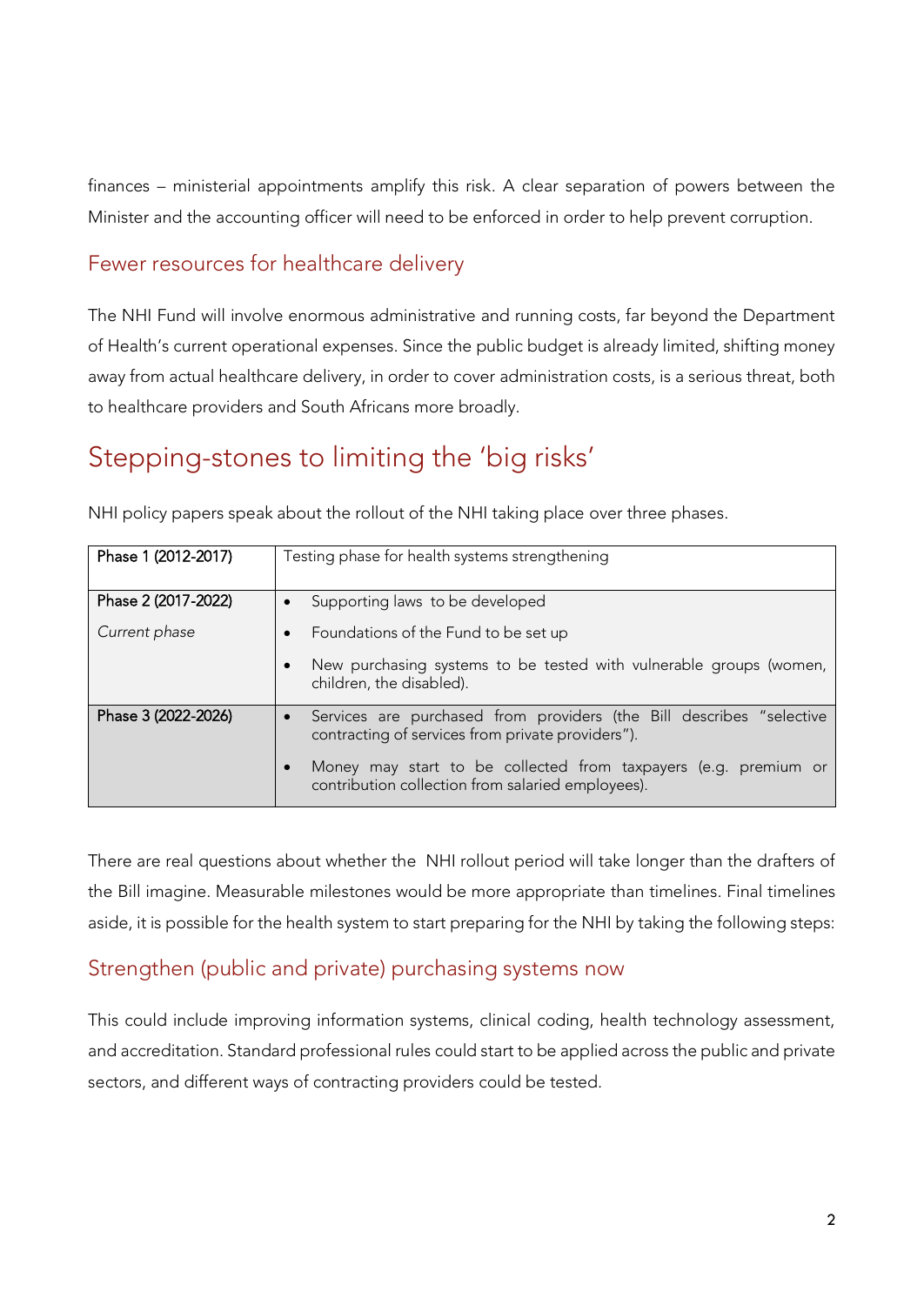### Support innovation in service delivery

The current budget system makes it difficult for public service providers to experiment with new and better ways of working, or to adapt to health needs as they arise. Room should be made for this type of testing and learning even before implementation.

### Show quality improvement

Health providers that contract to the NHI Fund will need to be accredited to make sure they meet minimum quality standards. This is important for ensuring quality, but there are worries that, in some parts of the country, accreditation standards could limit people's access to healthcare, by bringing the number of available health providers down. Before the NHI is implemented, the quality of healthcare providers could be strengthened, demonstrating a quality-improvement capability.

### Put resources where they are needed

Currently, health budgets are not set up to properly match clients' needs. The health sector could take steps to improve its budgeting systems, aligning them to what and where the needs are. Budgeting and contracting systems should be flexible enough that health providers can adapt to these needs, but they should also hold providers accountable to quality standards.

### Build in bottom-up accountability

Under the current NHI design, there are few ways for healthcare providers, or the South African public, to hold The Fund (or its service) accountable. Providers cannot switch to different purchasers, and (since there are no fees) clients cannot withhold payments from providers. They also cannot choose to switch or bypass providers if they are unhappy with their service. This type of bottom-up accountability must be built into the system from the start. One option is to allow people to change their main (primary) healthcare provider once per year, if they are unhappy with their service. This way, the money will follow the client and providers will be held accountable for poor service. Providers will need meaningful forums and mechanisms to voice their concerns. The Fund should be publicly evaluated for both provider and client experience.

### Be willing to compete

Earlier designs of the NHI built suggested using multiple healthcare purchasers, some from the existing medical schemes environment. However, since 2011, draft papers have defined the NHI as